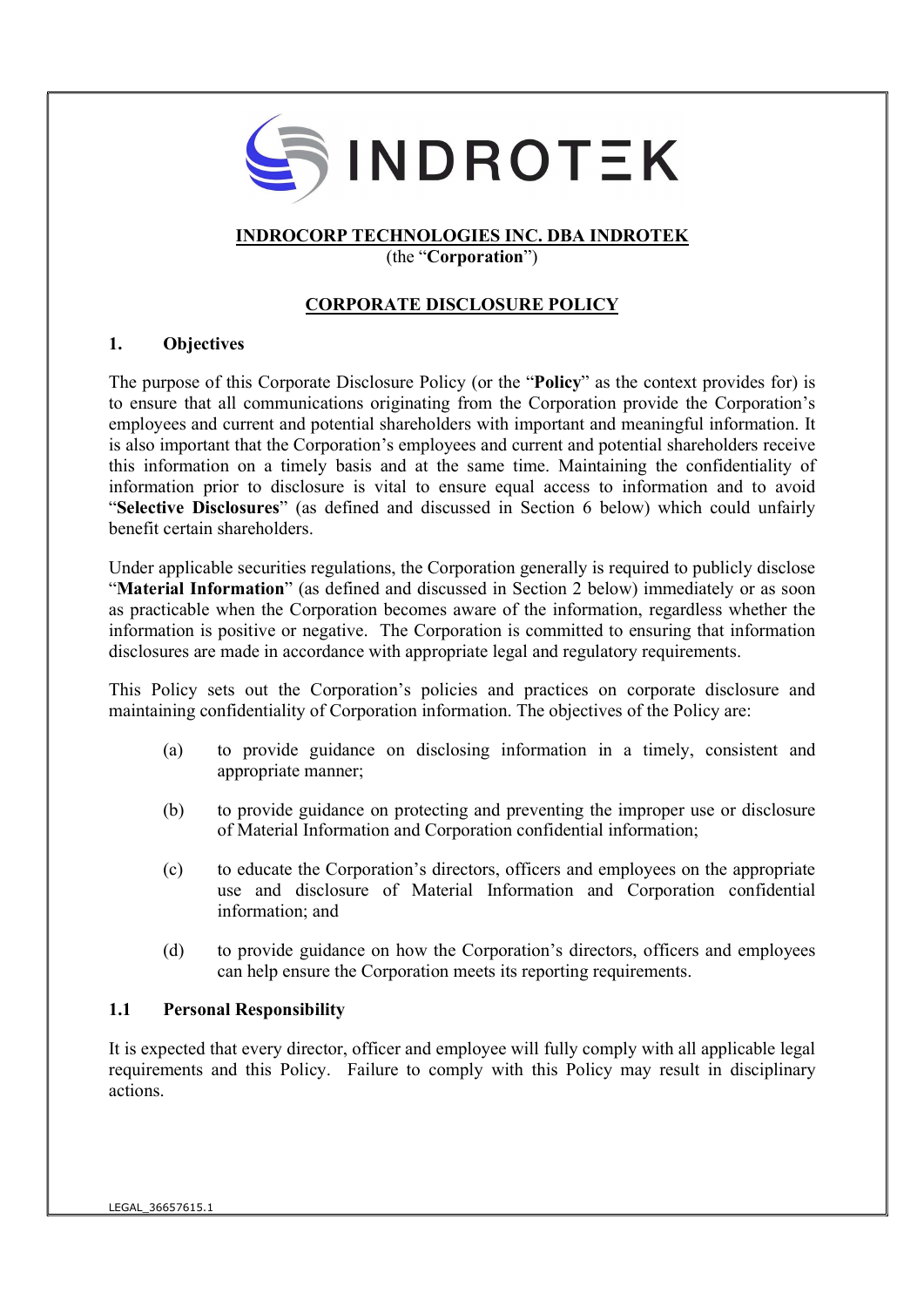

# 1.2 Policy Approval

This Policy has been reviewed by the Corporation's "Audit Committee" and "Nominating and Corporate Governance Committee" and approved by its "Board of Directors". The Corporation's Chief Financial Officer (the "Chief Financial Officer") will recommend any material changes as needed to this Policy for review by the Audit Committee and/or the Nominating and Corporate Governance Committee and approval by the Board of Directors.

## 1.3 Managing the Disclosure Process

All employees have an important role to play in ensuring that all Material Information is communicated appropriately and that confidentiality of Corporation information is safeguarded.

The Chief Financial Officer has been tasked to manage and coordinate the disclosure process. The Chief Financial Officer will determine if information is material and therefore must be "Generally Disclosed" (as defined and discussed in Section 18 below) and how such Material Information is to be disclosed in accordance with applicable securities laws. For example, the Chief Financial Officer will approve the content of any news release disclosing Material Information.

#### 1.4 Disclosure Settings

Material Information disclosure may occur in a number of settings, all of which are subject to this Policy. These include:

- (a) disclosure in documents filed with applicable securities commissions and stock exchanges;
- (b) written statements made in the Corporation's annual and quarterly reports;
- (c) supplemental investor information;
- (d) written or verbal responses for proposals and submissions to prospects, clients and suppliers;
- (e) news releases;
- (f) presentations made by senior management;
- (g) information posted on the Corporation's website or other electronic communications (e.g., chat rooms);
- (h) oral statements made in group or individual external and internal meetings; and
- (i) interviews with media, news conferences and webcasts.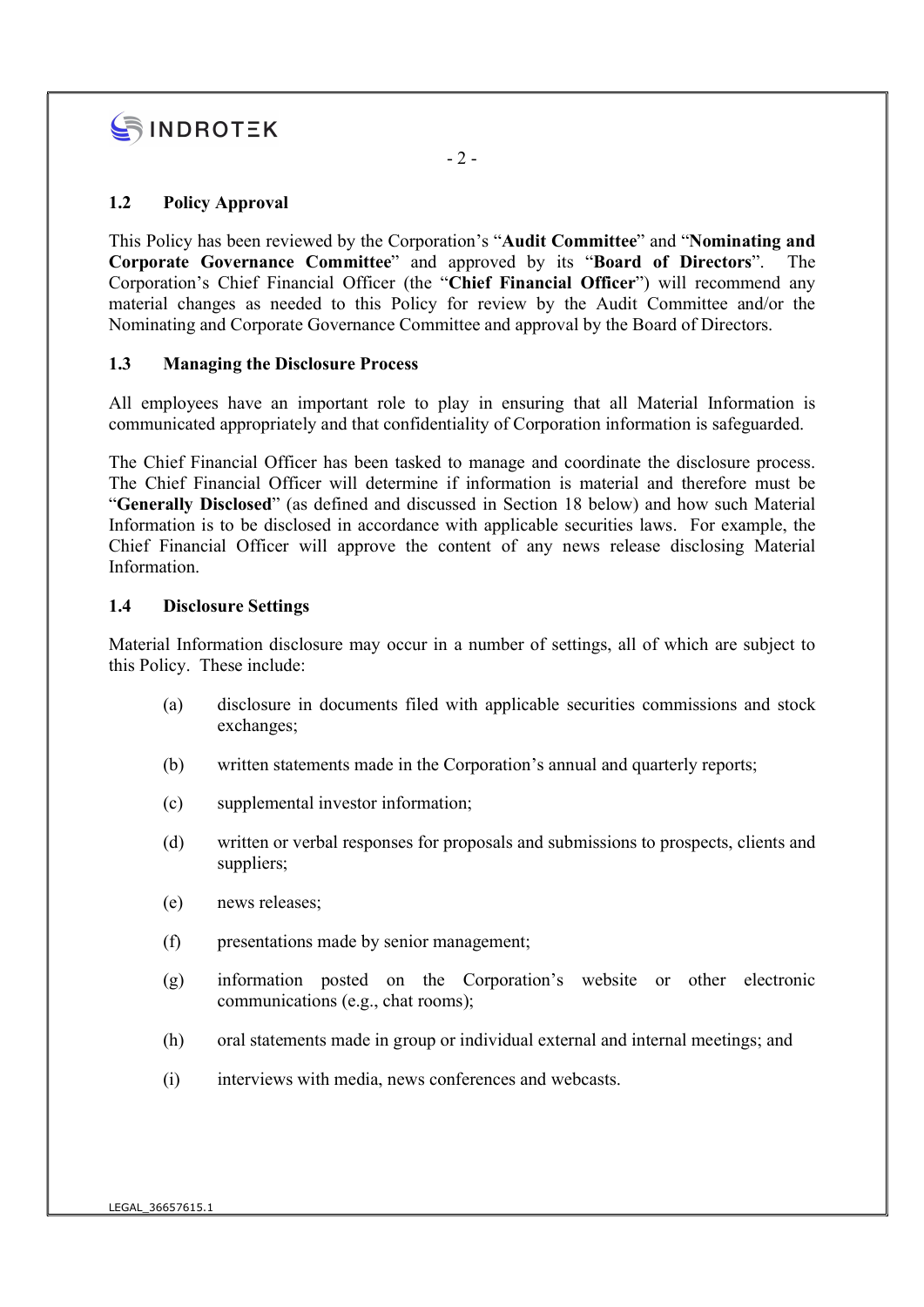

The above listing is meant to be illustrative. There may be other settings in which Material Information disclosure may occur. The Chief Financial Officer should be contacted if there is any uncertainty as to whether or not a specific disclosure is subject to this Policy.

- 3 -

# 2. Material Information and Confidentiality

Material Information is any information relating to the business and affairs of the Corporation which results in, or would reasonably be expected to result in, a significant change in the market value or price of the Corporation's listed securities. Stated another way, a reasonable investor would consider the information important in making a decision to buy, sell or hold the Corporation's shares. Material Information can include positive or negative information about the Corporation. Material Information consists of "Material Facts" related to the Corporation or a "Material Change" (each as defined and discussed in Section 18 below) in the Corporation's business or operations.

A Material Change occurs not only when the change takes place, but also when management decides to implement a change to the business, which change the Board of Directors has approved or is likely to approve.

It is an offence under securities law for anyone in a "Special Relationship" (as defined and discussed in Section 18 below) with a company to inform anyone of Material Information about that company before the Material Information has been Generally Disclosed, except in those limited cases where the communication is made in the "Necessary Course of Business" (as defined and discussed in Section 6 below).

## 3. Overseeing and Coordinating Disclosure

The Board of Directors has overall responsibility for ensuring that the Corporation meets its disclosure goals and obligations.

In connection with overseeing and co-ordinating disclosure, the Chief Financial Officer's responsibilities include:

- (a) deciding whether information is material or not and when developments warrant public disclosure;
- (b) ensuring that applicable regulatory requirements regarding disclosure of Material Information are met;
- (c) monitoring the effectiveness of and compliance with this Policy;
- (d) educating the Corporation's directors, officers and employees about disclosure issues and this Policy;
- (e) reviewing and authorizing disclosure (including electronic, written and oral disclosure) in advance of its public release; and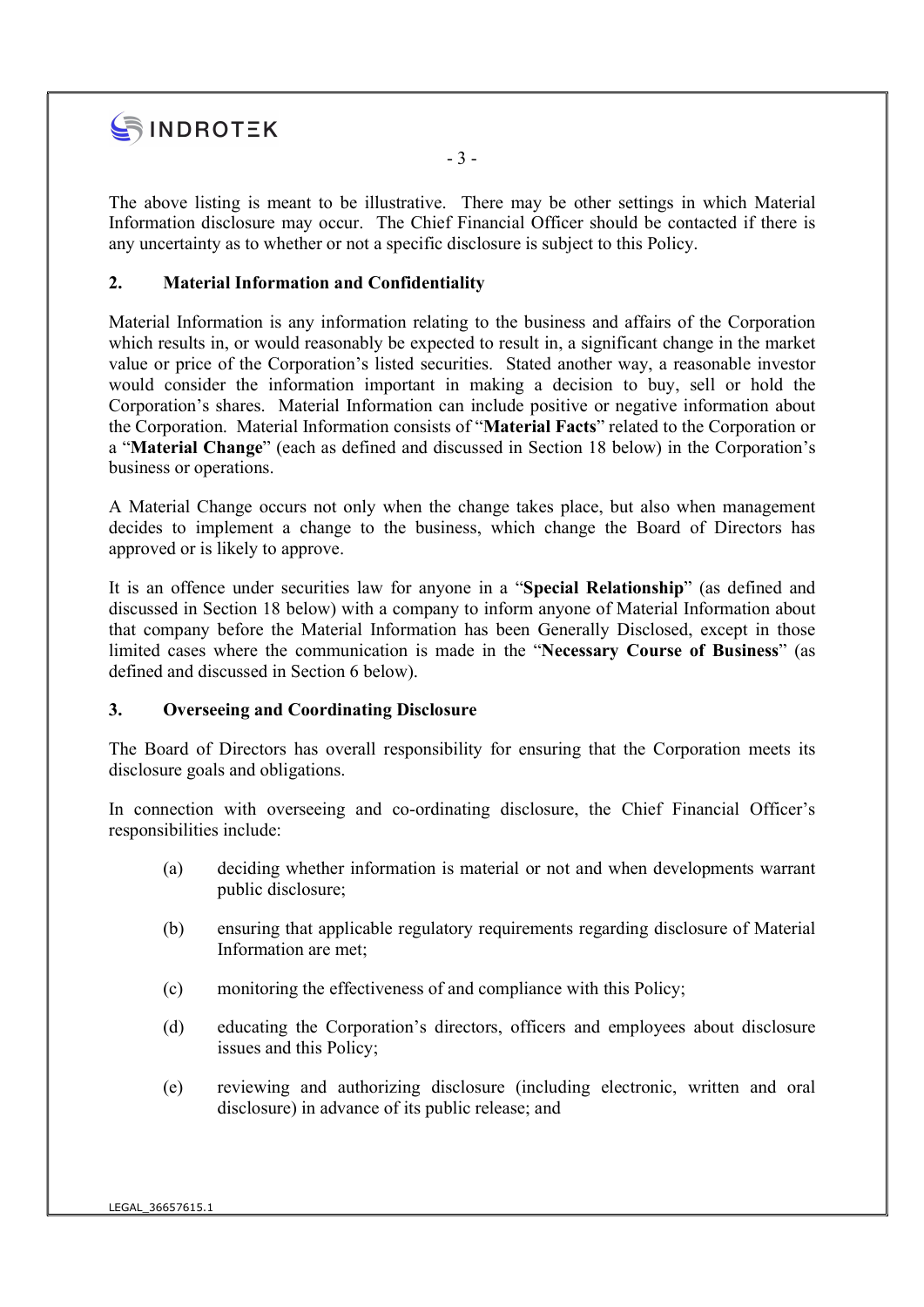# SINDROTEK

(f) monitoring the Corporation's website.

The Chief Financial Officer, in consultation with the Corporation's counsel, will also determine whether the Material Information constitutes a Material Change. If it is determined that a Material Change exists, the Chief Financial Officer should be directed to file each of a current report and a material change report with the relevant securities commissions within the required time period.

In practice, the Chief Financial Officer's office will take the lead role in preparing most disclosure documents by working in cooperation with other personnel of the Corporation depending on the subject matter.

# 3.1 Keeping the Chief Financial Officer Informed of Issues

It is essential that the Corporation's directors, officers and employees keep the Chief Financial Officer apprised of potentially material developments on a timely basis so the Chief Financial Officer can discuss and evaluate any events that might impact the disclosure process.

# 3.2 Keeping Audit Committee and Board of Directors Informed of Issues

It is the responsibility of the Chief Financial Officer to keep the Audit Committee, the Nominating and Corporate Governance Committee and the Board of Directors appropriately informed of potential disclosures or to present issues that require the directors' input for resolution.

# 4. Audit Committee Review of Certain Disclosures

The Audit Committee will review the following disclosures in advance of their public release by the Corporation:

- (a) earnings guidance or future oriented financial information; and
- (b) news releases or other filings with securities regulators containing financial information based on the Corporation's financial statements prior to the release of such statements.

Disclosures will also indicate at the time such information is publicly released whether the Audit Committee has reviewed the disclosure. Whenever possible, the Audit Committee will review the disclosure in advance of its public release to help increase the quality, credibility and objectivity of such disclosures.

Where feasible, the earnings news releases will be issued concurrently with the filing of quarterly or annual financial statements in order to help facilitate Audit Committee review.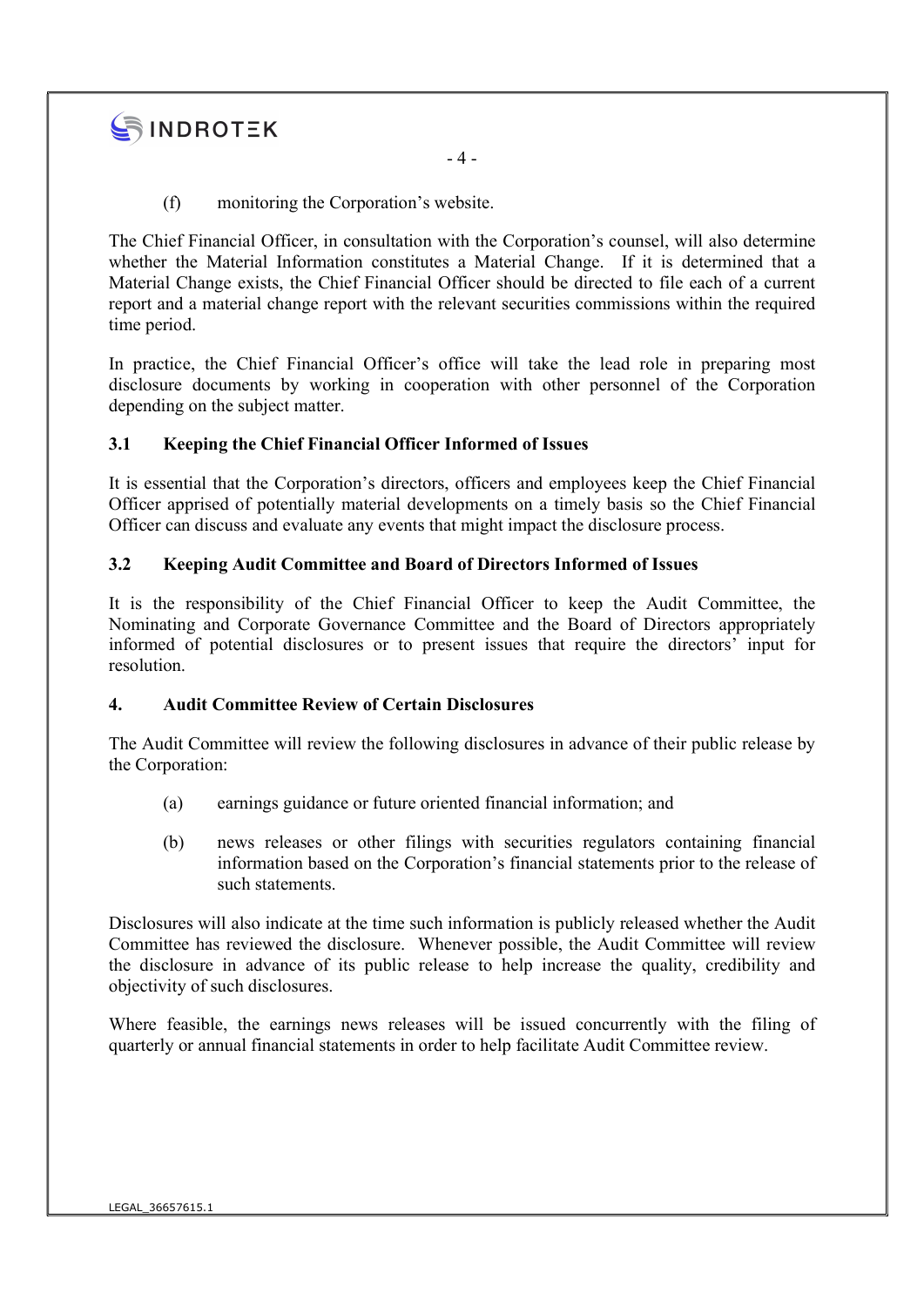

# 5. Authorized Spokespersons

The Chief Financial Officer and the Corporation's investor relations representative (the "IR Representative") are designated as the Corporation's authorized spokespersons (each, an "Authorized Spokesperson").

Other Corporation directors, officers and employees who are not authorized to be spokespersons must not respond on behalf of the Corporation to any inquiries from, or initiate communication of Material Information with the financial community, shareholders or media other than in the Necessary Course of Business (as discussed in Section 6 below). All such communication must be referred to one of the Authorized Spokespersons. In particular, there should be no communications with financial analysts by anyone other than an Authorized Spokesperson.

# 6. Maintaining Confidentiality of Material Information and Confidential Information

Directors, officers and employees should assume that all non-public Corporation information is confidential unless it is specifically designated otherwise.

Confidential information about the Corporation is subject to strict confidentiality restrictions and care must be taken to ensure it is provided only to other Corporation employees or third parties who require access to it to further the business purposes of the Corporation. Furthermore, such access must be on the basis that recipients understand and maintain the confidentiality of the information.

Access to confidential information should be restricted to authorized persons who are aware of their confidentiality obligations and who have signed a confidentiality agreement where required by the Corporation.

Material Information, before it is Generally Disclosed, is a type of Corporation confidential information and, therefore, is subject to strict confidentiality restrictions as well. Access to Material Information should be restricted to persons who are aware of or are informed of the disclosure requirements and practices concerning Material Information and the prohibitions on trading in securities that arise from having knowledge of Material Information (see the "Trading Restrictions" section below).

Where disclosure of a Material Change is delayed pursuant to securities legislation, the Corporation is under a duty to take precautions to keep the Material Change confidential. During the period before Material Information is Generally Disclosed, the Chief Financial Officer should closely monitor market activity in the Corporation's securities.

## 6.1 Selective Disclosure and Necessary Course of Business

Disclosure to any person or select group (including investment analysts and the media), of Material Information that has not been Generally Disclosed, is considered Selective Disclosure. Selective Disclosure is a prohibited activity unless such disclosure is made in the "Necessary Course of Business".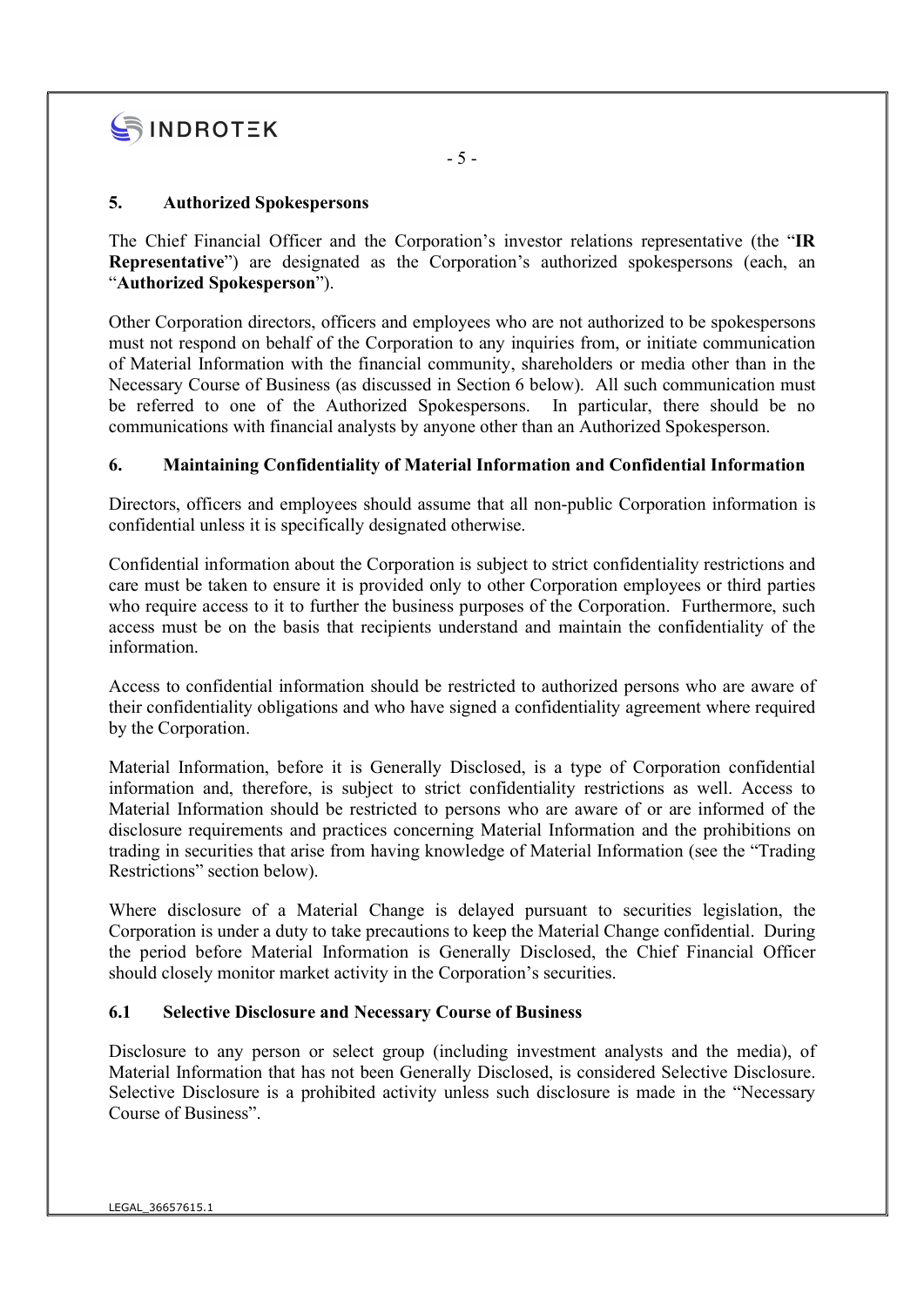

- 6 -

The Necessary Course of Business is a limited exception and exists so as not to unduly interfere with a company's necessary business activities. The exception would generally cover communications required to further the business purposes of the Corporation with:

- (a) customers and prospects;
- (b) vendors, suppliers, or strategic partners on issues such as joint bids, research and development, and sales and marketing contracts;
- (c) employees, officers, and board members;
- (d) lenders, legal counsel, auditors, underwriters, and financial and other professional advisors to the Corporation;
- (e) parties to negotiations; and
- (f) government agencies and non-governmental regulators.

The Necessary Course of Business exception would not permit the Corporation to make a Selective Disclosure of Material Information to a financial analyst, institutional investor or other market professional.

# 6.2 Confidentiality Agreements

If disclosures of Material Information are made under the Necessary Course of Business exception, the Corporation should make sure those receiving the information understand that they cannot pass the information on to anyone else or buy or sell securities of the Corporation until it has been Generally Disclosed.

It is considered good business practice to have the party receiving Material Information in the Necessary Course of Business sign a non-disclosure agreement to confirm understanding of the confidential nature of the information.

However, the use of a non-disclosure agreement does not provide an exemption to the rules against Selective Disclosure, so it is always necessary to determine whether disclosure of Material Information is being made in the Necessary Course of Business. For example, Selective Disclosure made to a financial analyst is not considered to be in the Necessary Course of Business and would result in a violation of disclosure rules regardless whether or not a nondisclosure agreement was signed by the analyst.

# 6.3 Tipping Prohibitions

The most important consideration when dealing with confidential information is to take all reasonable steps to ensure that Selective Disclosure of Material Information is avoided.

Pursuant to securities legislation, the Corporation and any person in a Special Relationship with the Corporation are prohibited from informing anyone, other than in the Necessary Course of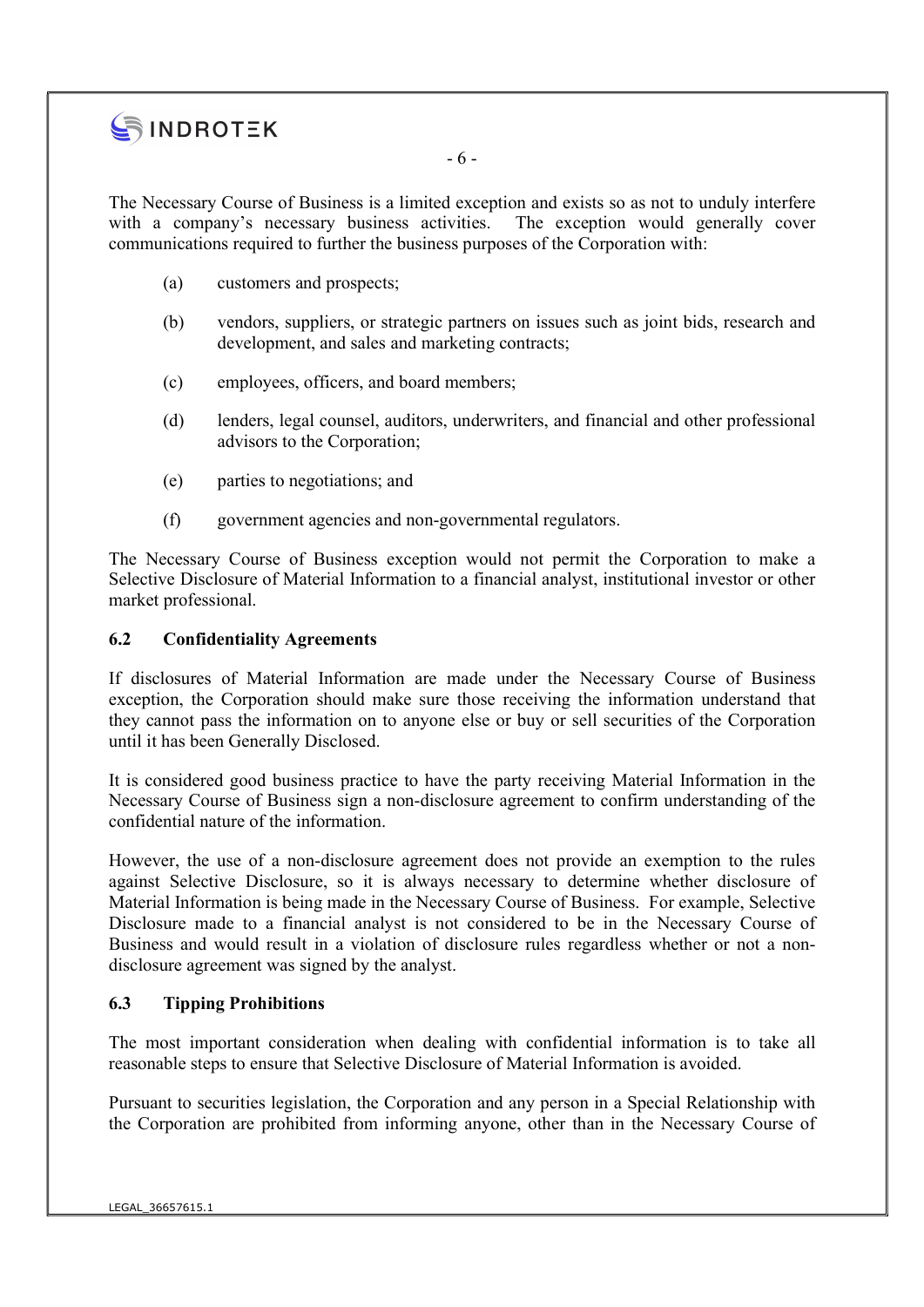

- 7 -

Business, of Material Information before that Material Information has been Generally Disclosed. If this occurs, this activity is commonly known as "Tipping" and is prohibited.

# 7. Investment Community Disclosures

# 7.1 Reviewing Analyst Reports

There is a serious risk of violating the Tipping prohibition if the Corporation expresses comfort with or provides guidance on an analyst's report, earnings model or earnings estimates. The Corporation's general policy is not to comment upon analysts' reports. If factual errors are found in an analyst's report, the Chief Financial Officer may provide commentary identifying publicly disclosed factual information that may affect an analyst's model or point out inaccuracies with reference to publicly available information about the Corporation. Such commentary will be provided in a way that does not violate applicable Selective Disclosure rules.

Distribution of analyst reports outside of the Corporation should be avoided so as not to create the impression of Corporation validation of the report.

# 7.2 Private Briefings with Analysts, Institutional Investors and other Market **Professionals**

In the course of dealing with the investment community, it may be necessary to conduct private briefings with various market professionals. During these meetings, only Non-Material Information and publicly disclosed information should be provided. Comments on current period earnings estimates and financial assumptions other than information Generally Disclosed is to be avoided.

## 8. Media Disclosures

For media representatives (e.g., business reporters) access to Material Information should be similar to that granted to the investment community. Only the Chief Financial Officer should communicate Material Information that has already been Generally Disclosed with the media. The Chief Financial Officer should be contacted if there is any confusion whether communication with media representatives is appropriate.

## 9. Industry Conferences

Corporation employees may make a number of public speeches and presentations to industry groups and conferences related to areas in which the Corporation does business. It is important that these presentations do not include Material Information not yet Generally Disclosed. If there is any doubt regarding the content of the presentation or speech, further guidance should be sought from the Chief Financial Officer.

There may be other forums in which the Corporation's directors, officers or employees make speeches or presentations relating directly to the Corporation's business affairs and financial results. Invitations to these sorts of events should be approved by the Chief Financial Officer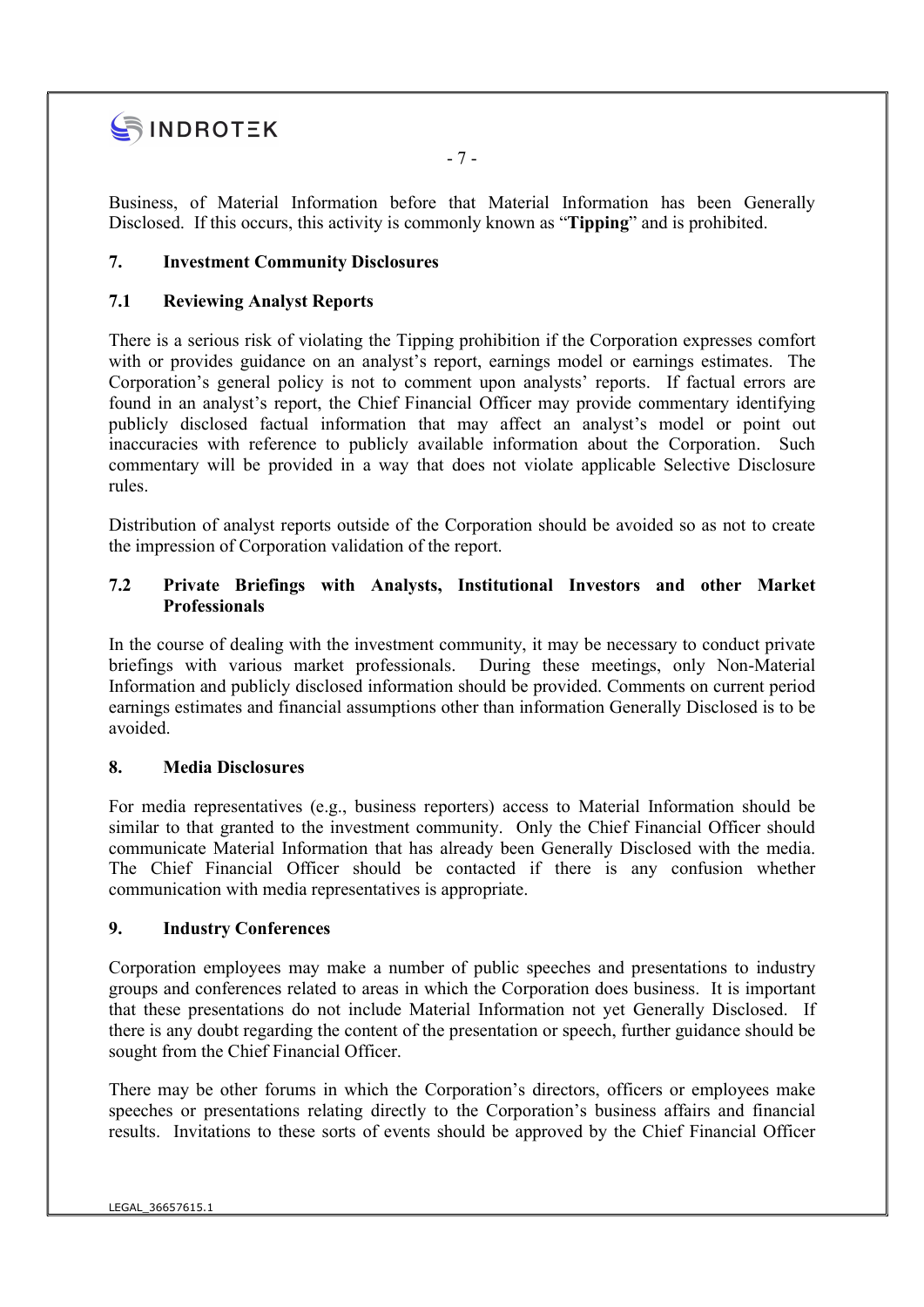

prior to acceptance. In addition, such public speeches or presentations should be reviewed by the Chief Financial Officer. Legal counsel should be consulted, where appropriate.

Care should be taken with respect to financial and operational projections not already released and any discussions of this nature should be referred to the Chief Financial Officer. This is particularly true for discussions that are held in breakout sessions in which a Corporation director, officer or employee may be a participant and there is no prepared script.

#### 10. Electronic Communications

All communications, including electronic communications, must comply with securities laws and are subject to this Policy. Electronic communications include the Corporation's website, the Internet and email.

Electronic communications will not be used to "tip" or leak Material Information. Proper precautions should be taken when using electronic communications to discuss undisclosed Material Information about the Corporation.

#### 10.1 Corporate Website

The IR Representative will be responsible for updating the Corporation website's disclosure documents.

It is important to note that disclosure of Material Information on the Corporation's website does not constitute General Disclosure and is not adequate disclosure of Material Information. The IR Representative must ensure that Material Information is disseminated to all required securities regulators and is Generally Disclosed before any disclosure is made on the Corporation's website.

All publicly filed documents, including news releases containing Material Information, should be included on the Corporation's website as soon as practicable after such material has been accepted for filing by the appropriate regulatory agency.

The Corporation's external website should have a notice advising the reader that the information that is posted is accurate at the time of posting but that the Corporation specifically disclaims any intention or responsibility to update the information and it may be superseded by subsequent disclosures. All Material Information disclosures posted to the Corporation's website, including text and audiovisual, should show the date such material was issued. All outdated Material Information disclosures will be archived on the Corporation website for a period of two years to allow for continued public access.

Links from the Corporation's external website to a third party website should be considered with care. When such a link is provided, a notice must be clearly posted that advises readers that they are leaving the Corporation's website and that the Corporation is not responsible for the contents of the other site.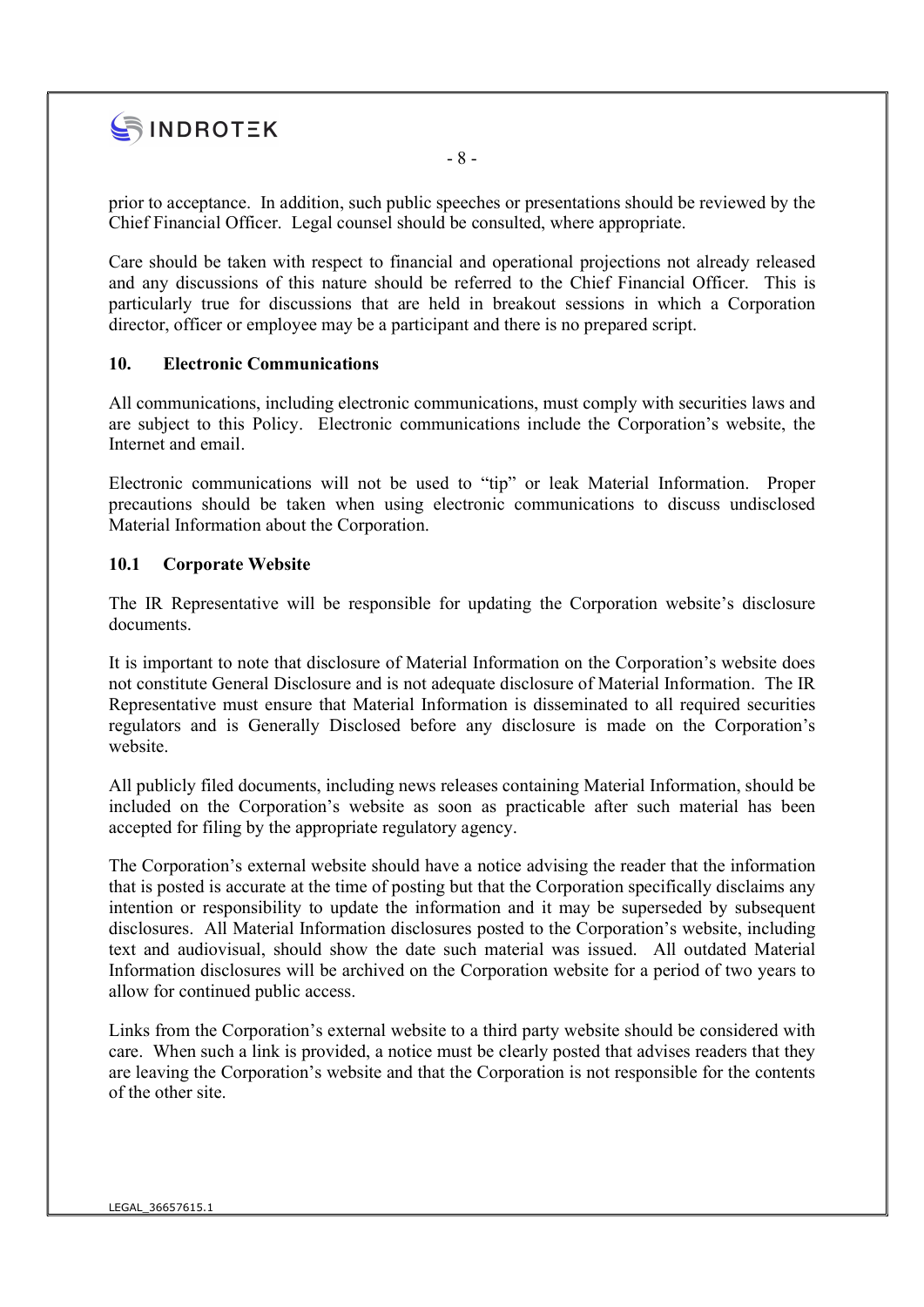

Care should be taken in responding to emails sent to the Corporation through the Corporation's website. In particular, discussion of Material Information which may result in Selective Disclosure should be avoided.

- 9 -

# 10.2 Internet Discussion Forums, Chat Rooms, Bulletin Boards and Electronic Mail

Corporation employees may participate in certain electronic forums for a number of reasons related to the Corporation's business. Material Information and Corporation confidential information should never be discussed in any electronic forum.

Directors, officers, and employees are strongly advised to not participate in any investment or business related electronic forums where the Corporation's business affairs are discussed. Liability to the Corporation may arise from even well-intentioned efforts to correct rumours or defend the Corporation.

# 11. Future Oriented Financial Information

The Audit Committee will review in advance of any public release of earnings guidance and future oriented financial information.

To the extent any future oriented financial information is provided in required disclosure documents under securities legislation, it should be clearly marked as future oriented and all material assumptions used in the preparation of the future oriented financial information should be identified.

Written and oral statements relating to future oriented financial information should be accompanied by appropriate contingency and cautionary language or notices, which should identify or refer to the risks and uncertainties that may cause the actual results to differ materially from those projected in the statements.

Included should be a statement that disclaims the Corporation's intention or obligation to update or revise the future oriented financial information, whether as a result of new information, future events or otherwise, except as required by law. Notwithstanding this disclaimer, should subsequent events prove past statements to be materially different, the Corporation may at its discretion choose to issue a news release.

At the beginning of Corporation earnings release conference calls or presentations, an Authorized Spokesperson should make a statement that future oriented financial information may be discussed. This will include appropriate cautionary language or references to cautionary statements contained in publicly available documents containing the assumptions, sensitivities and a discussion of the risks and uncertainties.

## 12. Unintentional Selective Disclosures

Any Selective Disclosure made by a person who did not know that the information was both Material Information and had not been Generally Disclosed is commonly referred to as unintentional Selective Disclosure.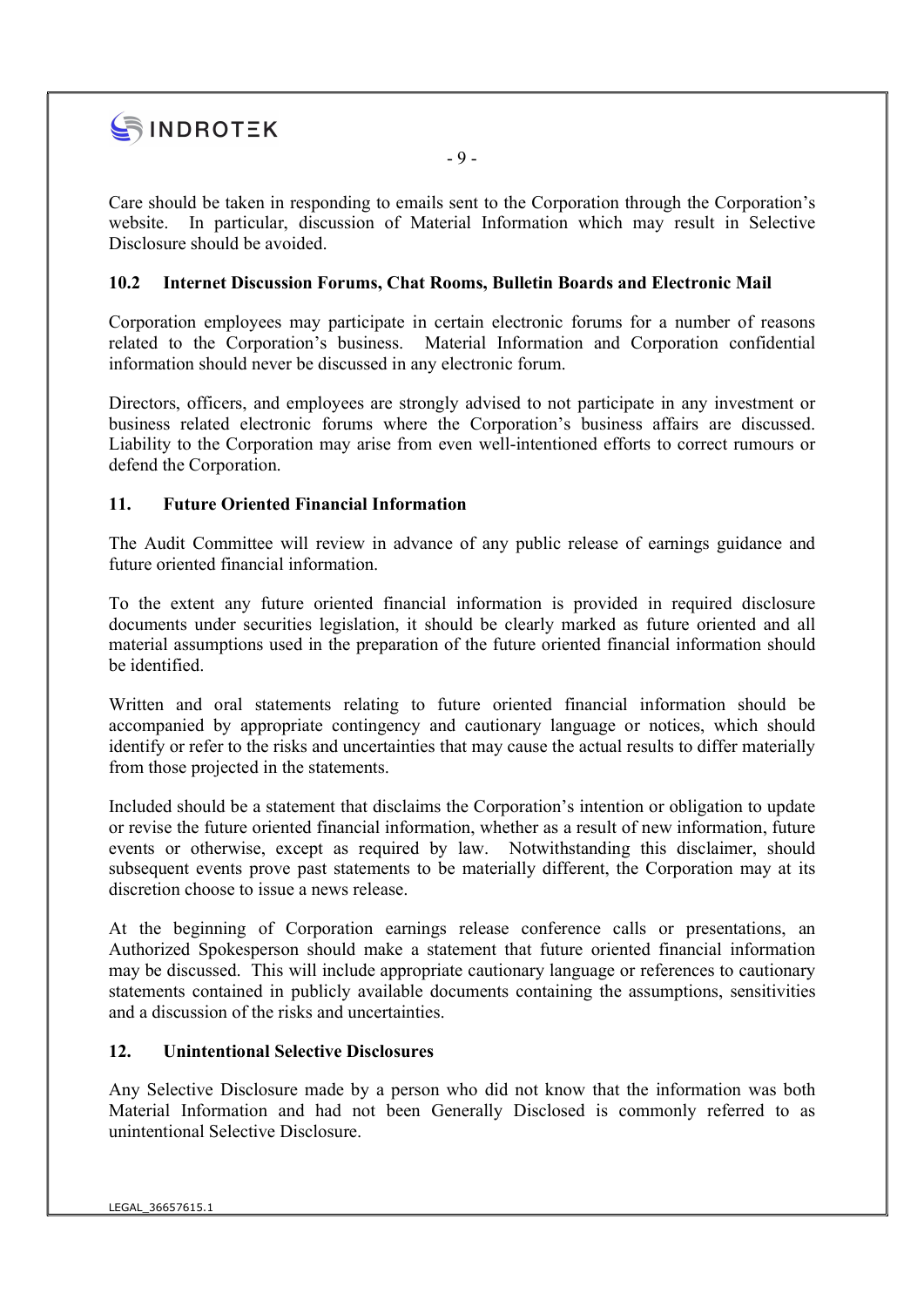

If it appears that an unintentional Selective Disclosure has been made, the Chief Financial Officer should be contacted immediately. If it is determined that there has been unintentional Selective Disclosure, the Chief Financial Officer should immediately take all appropriate steps including:

- (a) generally disclosing the Material Information that has been unintentionally selectively disclosed; and
- (b) notifying the person to whom the unintentional Selective Disclosure was made that such information has not been Generally Disclosed and must remain confidential and that he or she may not buy or sell securities of the Corporation until such information is Generally Disclosed.

Where the Chief Financial Officer determines that General Disclosure of an unintentional Selective Disclosure is required, the Chief Financial Officer should notify the relevant stock exchanges immediately of the unintentional Selective Disclosure and determine, with the approval of the Chief Executive Officer, whether trading should be halted pending the issuance of a news release.

# 13. Trading Restrictions

Securities legislation also prohibits anyone in a Special Relationship with the Corporation from buying or selling securities of the Corporation with knowledge of Material Information regarding the Corporation that has not been Generally Disclosed. This prohibited activity is commonly known as "insider trading."

Employees are advised to review the Corporation's Securities Trading and Reporting Guidelines for specific guidance on trading the Corporation's securities and avoiding insider trading.

## 14. Quiet Periods

A quarterly "Quiet Period", during which no earnings guidance or comments with respect to the current quarter's operations or expected results will be provided to analysts, investors or other market professionals, will be observed. The Quiet Period generally runs for a period between the end of the quarter and the release of a quarterly earnings announcement, though the Corporation may release statements as deemed necessary by the Chief Financial Officer.

Please also refer to the Corporation's Securities Trading and Reporting Guidelines for guidance on Blackout Periods when the Corporation's directors, officers and employees may not trade Corporation securities.

## 15. Market Rumours

It is the Corporation's general policy to neither confirm nor deny market rumours. Authorized Spokespersons are to generally respond "It is the Corporation's policy not to comment on market rumours or speculations". However, the Chief Financial Officer may authorize responses to rumours that are factually incorrect and are deemed harmful to the Corporation's interests (such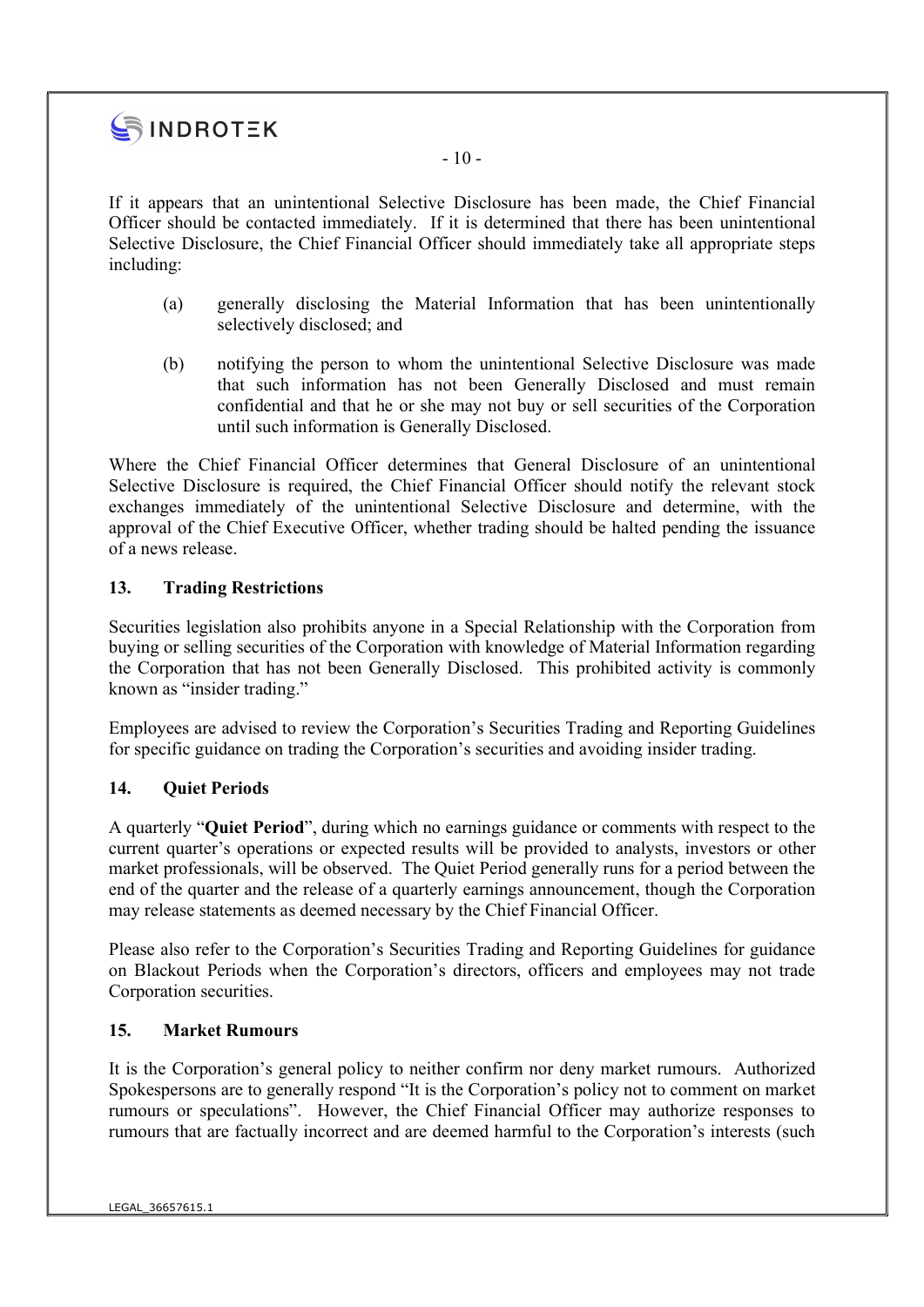

as a rumour that an officer of the Corporation has been terminated, when that is not the case). Care should be taken in responding to rumours as inconsistent practices may be interpreted as Tipping.

Securities regulators may require the Corporation to make a clarifying statement where trading in the Corporation's securities appears to be heavily influenced by rumours. If the rumour is a result of Material Information having been leaked (and therefore true) and appears to be affecting trading activity in the Corporation's securities, the Chief Financial Officer will consider whether a full public announcement is required. This may include contacting relevant securities exchanges and asking that trading be halted pending the issuance of a news release.

## 16. Requests for Corporate Information

The Corporation may receive requests from shareholders, potential shareholders and media for information. Employees should refer such requests to the Authorized Spokespersons or the IR Representative for action.

The IR Representative shall maintain an up-to-date corporate information package (the "CIP") consisting of:

- (a) the Corporation's latest annual report;
- (b) the Corporation's latest quarterly report;
- (c) the Corporation's press releases issued for at least the previous six months;
- (d) the Corporation's latest annual information form; and
- (e) selected marketing material (approved by the Chief Financial Officer).

The IR Representative shall review the CIP at least monthly to update the information contained in it if required. In addition to the usual CIP contents, additional public information such as the Corporation's most recent proxy circular or prospectus or material change reports shall be made available upon request.

## 17. Policy Communications and Contacts

All directors, officers and employees are to be advised of this Policy and its importance.

If there are any questions about any aspect of this Policy or responsibilities of the Corporation's directors, officers or employees under it, the Chief Financial Officer should be contacted.

If an employee becomes aware of a possible violation of this Policy he/she is encouraged to report it to his/her manager or the Chief Financial Officer.

If any person does not feel comfortable reporting a particular matter to his or her local management, such person should report it to any other member of the Corporation's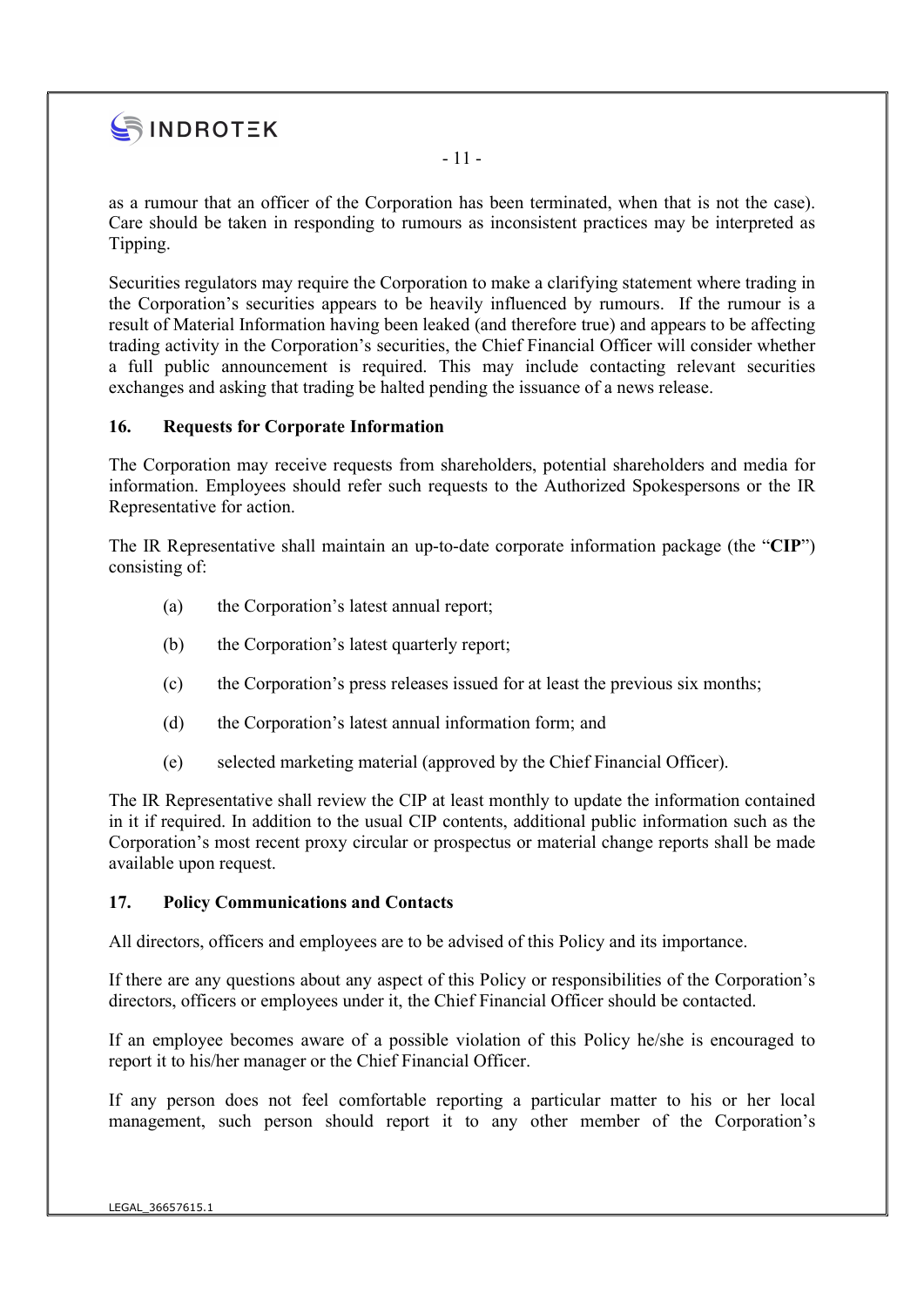

management, including the Chief Executive Officer, in a timely, effective way and to ensure that confidentiality is maintained.

Where a person feels it is not appropriate to report the breach to a member of management, such person may report to any one of the directors. If the alleged breach is with respect to financial and internal controls and accounting matters, then the concern should be reported to the Chief Financial Officer. If a person feels this is not appropriate, the matter may be reported to external legal counsel. Counsel will have responsibility for forwarding the alleged violation to the Chair of the Audit Committee who will have responsibility for determining whether a violation has occurred and what disciplinary measures are appropriate.

## 18. Definitions

In this Policy:

- (a) "Audit Committee" means the committee of the Corporation's Board of Directors that is responsible for, amongst other matters, overseeing the Corporation's financial reporting process, internal controls and disclosure controls;
- (b) "Generally Disclosed" means the information has been disseminated in a manner calculated to effectively reach the marketplace and public investors have been given a reasonable amount of time to analyze the information. For example, information that has been released via a news release distributed through a widely circulated news or wire service and through a press conference and conference call. Postings to the Corporation's website are generally not considered to be sufficient to meet "Generally Disclosed" requirements;
- (c) "Material Change" means a change in the business, operations, assets or capital of the Corporation that would reasonably be expected to have a significant effect on the market price or value of the securities of the Corporation, or a decision to implement such a change made by (i) senior management of the Corporation who believe that confirmation of the decision by the Board of Directors of the Corporation is probable; or (ii) the Board of Directors of the Corporation. In other words, a change or the decision to make a change in the Corporation's business (approved or likely to be approved by the board) that will have an impact on the decision of a shareholder to buy, sell, or hold the Corporation's securities;
- (d) "Material Fact" means a fact that significantly affects or would reasonably be expected to have a significant effect on the market price or value of the Corporation's securities; and
- (e) "Special Relationship" for the purpose of this Policy, means persons in a special relationship with the Corporation as provided under applicable securities legislation, and include: